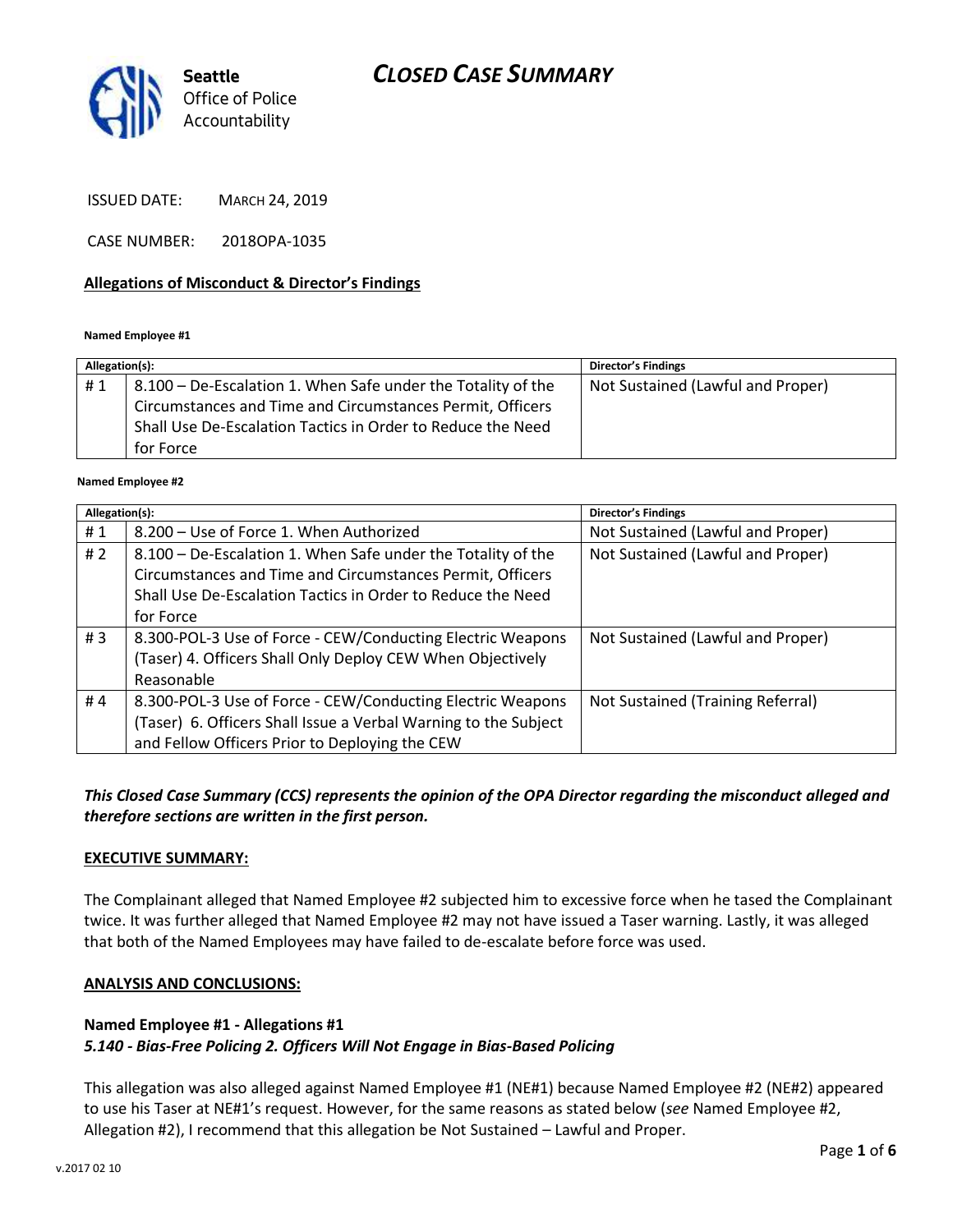

OPA CASE NUMBER: 2018OPA-1035

Recommended Finding: **Not Sustained (Lawful and Proper)**

### **Named Employee #2 - Allegations #1** *8.200 – Use of Force 1. When Authorized*

Officers, including NE#1 and NE#2, responded to a call of a man who was brandishing a gun. The man, who was later identified as the Complainant, was located by the officers. The officers identified themselves and ordered the Complainant to stop. He did not comply with these orders, was verbally unresponsive, and continued to walk away. The Complainant then turned towards the officers and started swinging his hands as if to hit the officers while moving slightly towards them. NE#2 then used his Taser on the Complainant, causing the Complainant to experience neuromuscular incapacitation and to fall to the ground. The officers then converged on the Complainant and attempted to place him into handcuffs. The Complainant physically resisted the officers' attempts to do so. NE#2 then used his Taser one more time after NE#2 reported seeing the Complainant's hand move towards his waistband. NE#2 did not apply the Taser for the full five second cycle. The Complainant was then placed into handcuffs, secured, and no further force was used.

The Complainant later alleged that the Taser applications constituted excessive force. This investigation ensued. During its intake investigation, OPA added additional allegations against NE#1 concerning the Taser application and, specifically, concerning whether or not NE#1 issued a Taser warning to the Complainant. OPA also included an allegation against both NE#1 and NE#2 concerning the potential failure to de-escalate.

As part of its investigation, OPA reviewed the documents generated as part of the underlying incident. OPA also reviewed the Department video of the force. Lastly, OPA interviewed NE#1 and NE#2. OPA did not ultimately interview the Complainant and he had retained an attorney at the time of OPA's investigation.

At his OPA interview, NE#2 stated that he believed the force he used was consistent with policy. He explained that he thought the Complainant was in an elevated state of mental crisis. Moreover, based on the Complainant's behavior, NE#2 felt that the Complainant presented an active risk of harm to the officers and/or himself were the officers required to go hands-on. This was based both on the Complainant throwing punches towards the officers and the fact that the Complainant was believed to possibly be armed. Even though the officers did not see a gun on his person, they thought that it could be in one of his pockets or his waistband. NE#2 asserted that probable cause existed to arrest the Complainant and, given the Complainant's repeated refusal to comply with the officers' lawful orders, force was warranted to take the Complainant into custody.

SPD Policy 8.200(1) requires that force used by officers be reasonable, necessary and proportional. Whether force is reasonable depends "on the totality of the circumstances" known to the officers at the time of the force and must be balanced against "the rights of the subject, in light of the circumstances surrounding the event." (SPD Policy 8.200(1).) The policy lists a number of factors that should be weighed when evaluating reasonableness. (*See id*.) Force is necessary where "no reasonably effective alternative appears to exist, and only then to the degree which is reasonable to effect a lawful purpose." (*Id*.) Lastly, the force used must be proportional to the threat posed to the officer. (*Id*.)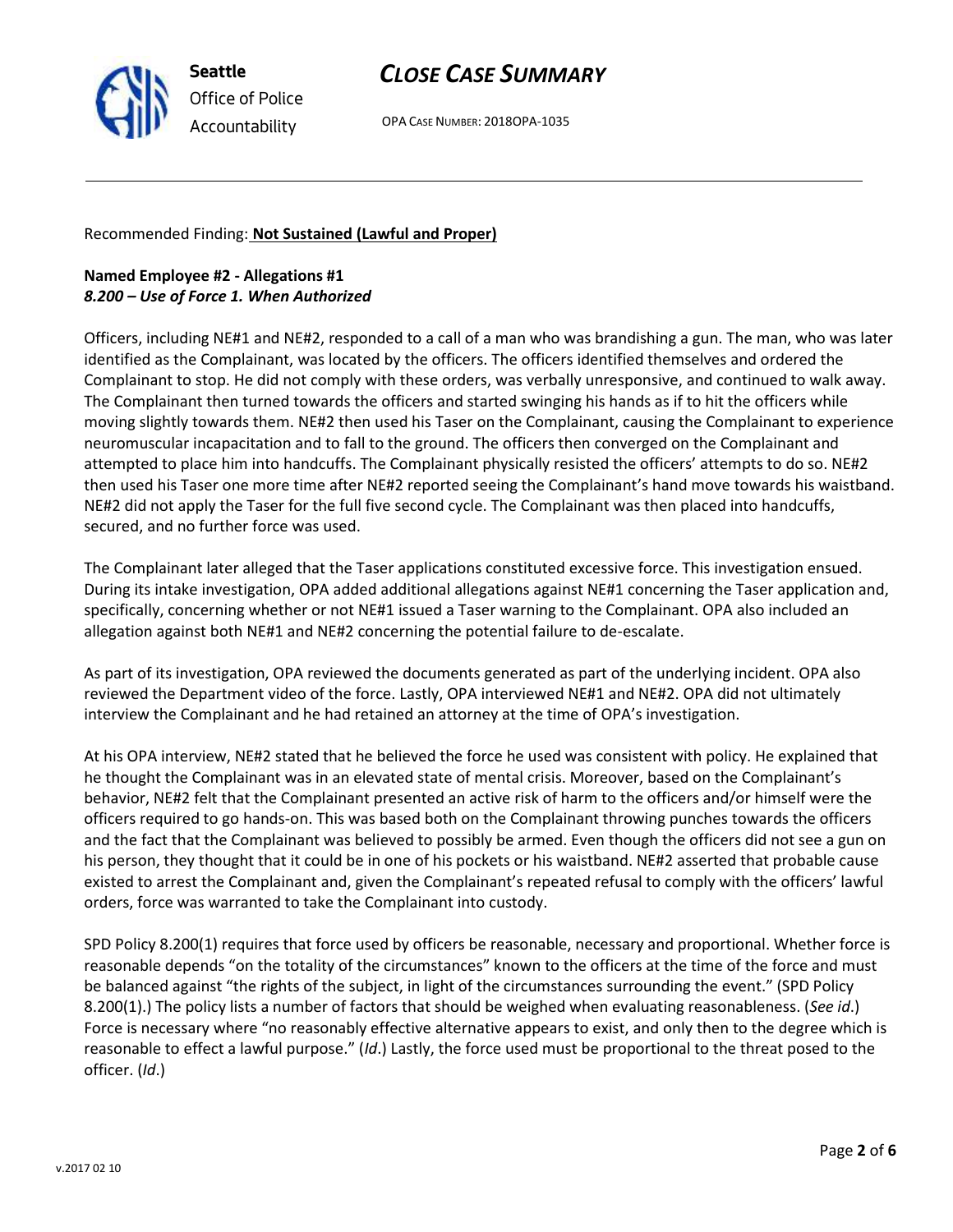

OPA CASE NUMBER: 2018OPA-1035

Based on OPA's review of the record – most notably, the Department video, I agree with NE#2 that his Taser applications were consistent with policy. At the time of the Taser applications, the officers had probable cause to arrest the Complainant. With the legal authority to take the Complainant into custody came the right to use force, if necessary, to do so. When the Complainant started to move towards the officers while swinging his fists, the use of force was reasonable. Moreover, it was objectively reasonable to use a Taser under these circumstances as, consistent with SPD Policy 8.300-POL-3(4): the Complainant appeared to present an immediate risk of harm to the officers; and public safety interests compelled the arrest of the Complainant and there was the likelihood that he and/or the officers would be injured if the officers went hands-on.

For the same reasons, the force was necessary. I find that no reasonable alternative to using the Taser appeared to exist to NE#2 or, for that matter, the other involved officers. Indeed, NE#1 requested that NE#2 use his Taser. Moreover, I conclude that the force used was only that necessary to take the Complainant safely into custody and then to prevent him from physically resisting.

In addition, I find that the force was proportional to the threat posed by the Complainant. Notably, even though they did not see a gun in his possession, the officers believed it possible that he was armed given the initial call. NE#2 noted that the Complainant could have had the firearm secreted on his person and could have easily drawn the weapon and fired at them. Moreover, at the time of the first Taser application, the Complainant was swinging his fists and moving in the direction of the officers. At the time of the second Taser application, the Complainant was physically resisting the officers' attempts to control his person and was reported to be reaching for his waistband. During both occasions, the Complainant posed a threat of harm to the officers and the force used was proportional to ensure officers' safety.

Lastly, while not determinative for OPA, I note that the Department's Force Review Board (FRB) also found that NE#2's force was consistent with policy. This further informs OPA's decision in this regard.

For the above reasons, I find that NE#2's Taser applications were consistent with policy and I recommend that this allegation be Not Sustained – Lawful and Proper.

Recommended Finding: **Not Sustained (Lawful and Proper)**

### **Named Employee #2 - Allegation #2**

*8.100 – De-Escalation 1. When Safe under the Totality of the Circumstances and Time and Circumstances Permit, Officers Shall Use De-Escalation Tactics in Order to Reduce the Need for Force*

"De-escalation tactics and techniques are actions used by officers, when safe and without compromising law enforcement priorities, that seek to minimize the likelihood of the need to use force during an incident and increase the likelihood of voluntary compliance." (SPD Policy 8.100-POL-1.)

The policy further instructs that: "When safe and feasible under the totality of circumstances, officers shall attempt to slow down or stabilize the situation so that more time, options and resources are available for incident resolution." (*Id*.) Officers are also required, "when time and circumstances permit," to "consider whether a subject's lack of compliance is a deliberate attempt to resist or an inability to comply based on factors" such as "mental impairment…drug interaction…[and/or] behavioral crisis." (*Id*.) These mental and behavioral factors should be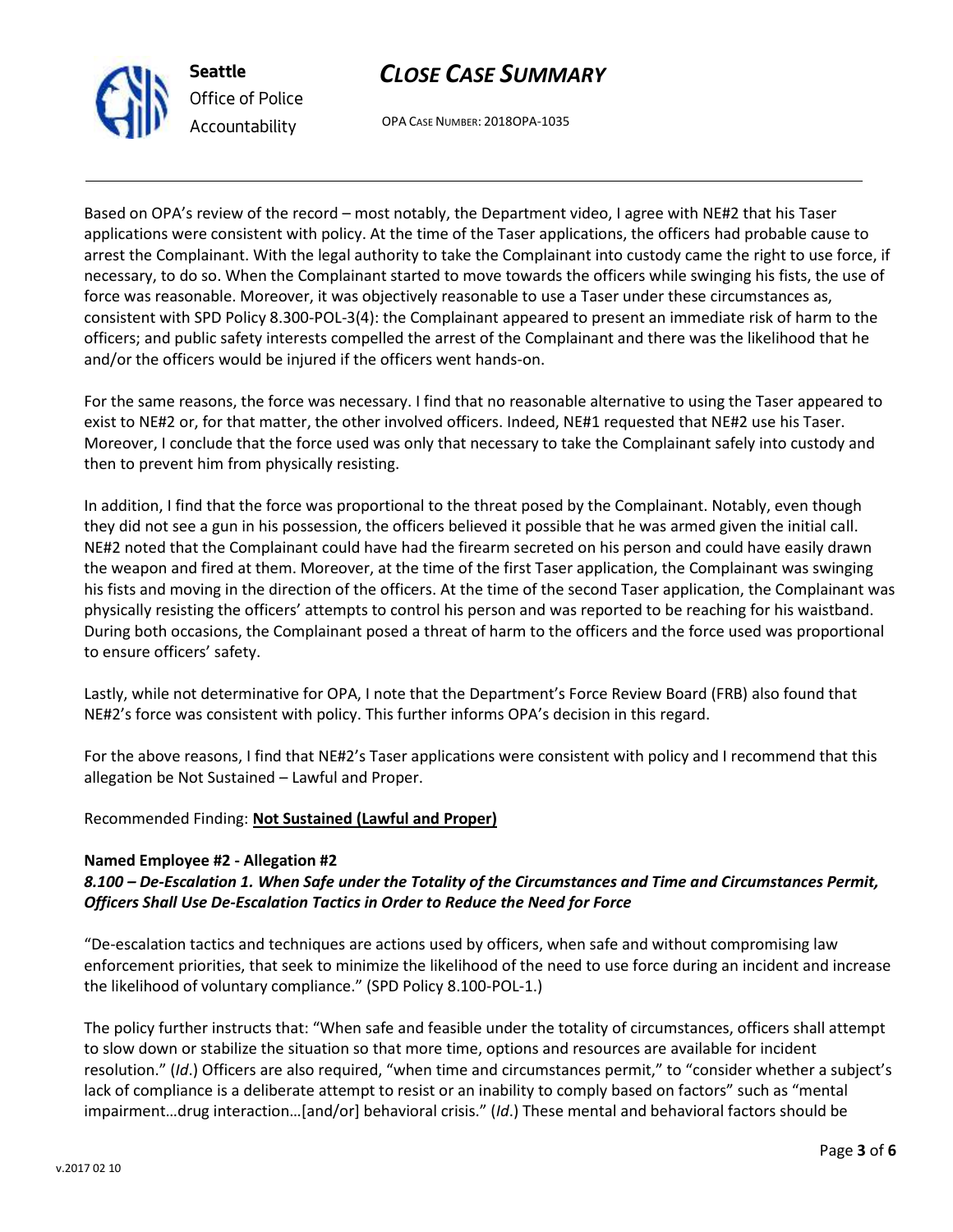

OPA CASE NUMBER: 2018OPA-1035

balanced by the officer against the facts of the incident "when deciding which tactical options are the most appropriate to bring the situation to a safe resolution." (*Id*.)

The policy gives several examples of de-escalation, which include: mitigating the immediacy of the threat to give officers time to use extra resources and to call more officers or specialty units; and increasing the number of officers on scene to thus increase the ability to use less force. (*Id*.) Other examples of de-escalation include, but are not limited to:

- Placing barriers between an uncooperative subject and officers;
- Containing the threat;
- Decreasing exposure to the potential threat by using distance, cover and concealment;
- Avoidance of physical confrontation unless immediately necessary to protect someone or stop dangerous behavior;
- Using verbal techniques, such as "Listen and Explain with Equity and Dignity" (LEED) to calm an agitated subject and promote rational decision making;
- Calling extra resources, including CIT officers and officers equipped with less-lethal tools; and
- Using "any other tactics and approaches that attempt to achieve law enforcement objectives by gaining the compliance of the subject.

(*Id*.) De-escalation is inarguably a crucial component of the Department's obligations under the Consent Decree; however, it is not purposed to act as an absolute bar to enforcing the law when necessary. That being said, where officers fail to fully de-escalate and instead act in a manner that increases the need for force and the level of force used, such conduct is inconsistent with the Department's policy and expectations.

Here, the officers responded to a report that the Complainant was brandishing a firearm and appeared to potentially be in crisis. When the officers arrived at the scene, the Complainant was acting aggressively, was verbally not responsive, and was not compliant with the officers' orders. While the officers, including NE#2, were separated from the Complainant by parked vehicles, he began advancing towards them while swinging his fists. At that time, NE#1 called for a Taser to be used. NE#2 was a Taser operator and he prepared to use his Taser. NE#2 provided a Taser warning and then applied the force tool, causing the Complainant to fall to the ground.

Both NE#1 and NE#2 expressed concern regarding the Complainant's continued refusal to respond to their orders, as well as his aggressive behavior. Both indicated that they were worried that he could cause them or others physical harm. Both also stated that, while they did not see the firearm on his person, they thought it possible that it was in his waistband or a pocket. This provided support for their belief that they needed to act to prevent danger to themselves, the Complainant, and other community members in the area.

NE#1 and NE#2 explained that, at the time the decision to use force was made, further de-escalation was no longer safe or feasible. As such, NE#1 and NE#2 believed that they complied with the Department's de-escalation policy.

Based on OPA's review of the evidence, including the Department video of the incident, I agree. I find that the officers first tried to verbally de-escalate the matter, by trying to speak with the Complainant and then giving him lawful orders. Moreover, I find that the officers applied time, distance, and shielding when they remained behind parked cars while trying to reason with the Complainant. Lastly, I find that the officers engaged in appropriate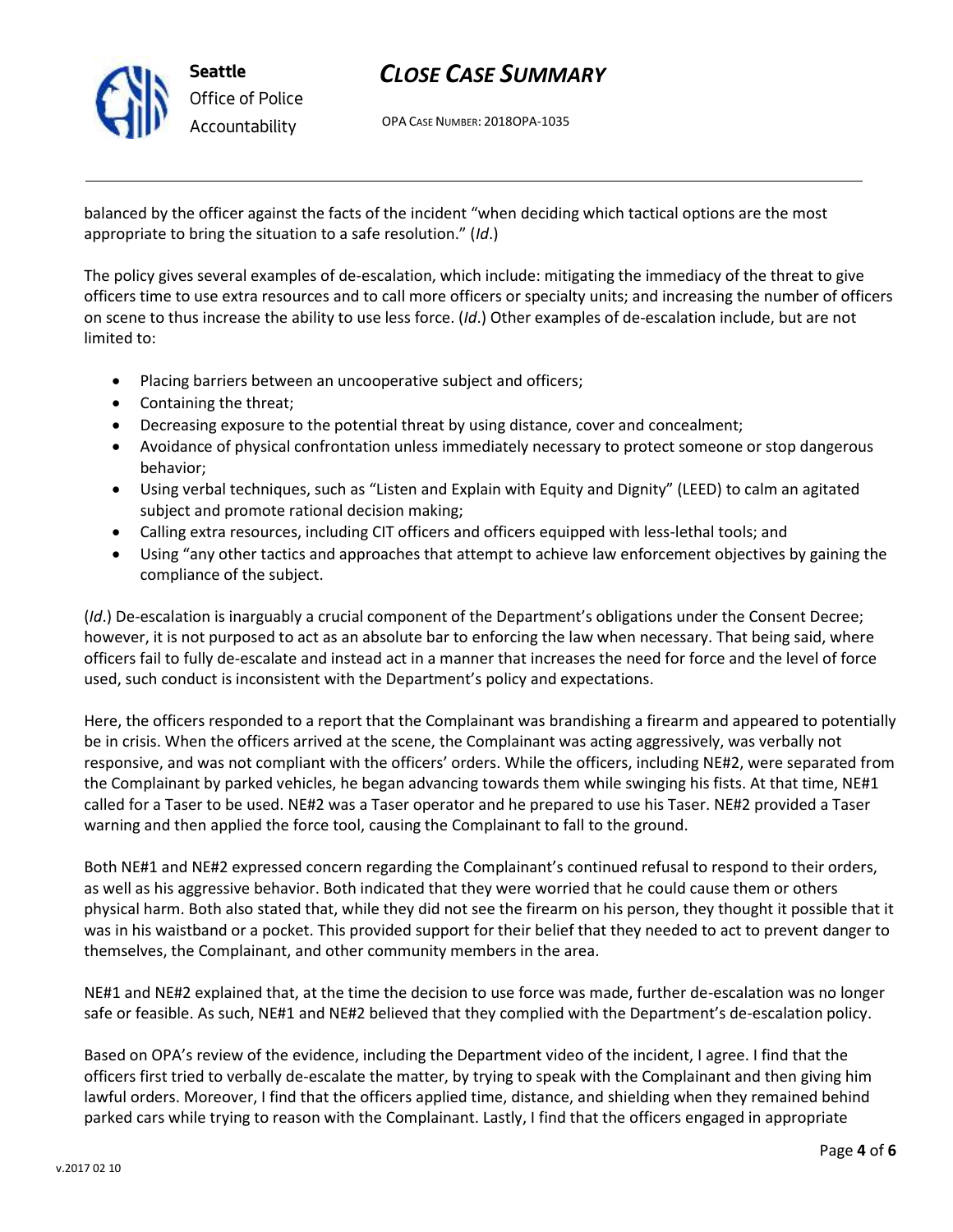

OPA CASE NUMBER: 2018OPA-1035

tactical discussions at the scene and then used those tactics appropriately, in compliance with the de-escalation policy. When force was ultimately used, I conclude that further de-escalation was no longer safe or feasible.

Again, while not determinative, the FRB also found that the officers properly de-escalated. This provides further support for OPA's decision on this allegation.

For the above reasons, I recommend that this allegation be Not Sustained – Lawful and Proper as against both Named Employees.

Recommended Finding: **Not Sustained (Lawful and Proper)**

### **Named Employee #2 - Allegation #3**

### *8.300-POL-3 Use of Force - CEW/Conducting Electric Weapons (Taser) 4. Officers Shall Only Deploy CEW When Objectively Reasonable*

SPD Policy 8.300-POL-3 concerns the use of Tasers. The policy mandates that Tasers may only be used when objectively reasonable, and refers to SPD Policy 8.000. (*See* SPD Policy 8.300-POL-3(4).) The policy specifically delineates two scenarios in which Taser use is appropriate: first, "when a subject causes an immediate threat of harm to the officer or others"; or second, "when public safety interests dictate that a subject needs to be taken into custody and the level of resistance by the subject is likely to cause injury to the officer or to the subject if hands on control tactics are used." (*Id.*) Notably, the policy is silent on the use of Tasers on fleeing subjects. (*See id*.)

As discussed above, I find that these elements were met and, as such, that the Taser applications were objectively reasonable. Accordingly, I recommend that this allegation be Not Sustained – Lawful and Proper.

Recommended Finding: **Not Sustained (Lawful and Proper)**

### **Named Employee #2 - Allegation #4**

### *8.300-POL-3 Use of Force - CEW/Conducting Electric Weapons (Taser) 6. Officers Shall Issue a Verbal Warning to the Subject and Fellow Officers Prior to Deploying the CEW*

SPD Policy 8.300-POL-3(6) requires that officers provide a verbal warning (to both the subject and other officers) prior to using their Tasers and that they give the subject a reasonable amount of time to comply with the warning. Where, however, providing a warning would "compromise the safety of the officer or others," a warning is not required. (SPD Policy 8.300-POL-3(6).) If a warning is not provided, the officer must document the reasons for not doing so in the use of force report. (*Id*.)

At his OPA interview, NE#2 stated that he provided the Complainant with a Taser warning prior to the application. He stated that he told the Complainant: "Get down on the ground or you will be tased." This statement could not be heard on NE#2's BWV as it did not have audio because it was recording in the buffer mode at the time. OPA was able to discern the statement on In-Car Video (ICV), as well as on the other officers' BWV. OPA did so by using video editing software that isolated the audio. OPA determined that NE#2 did, in fact, provide a Taser warning approximately one second prior to using the Taser.